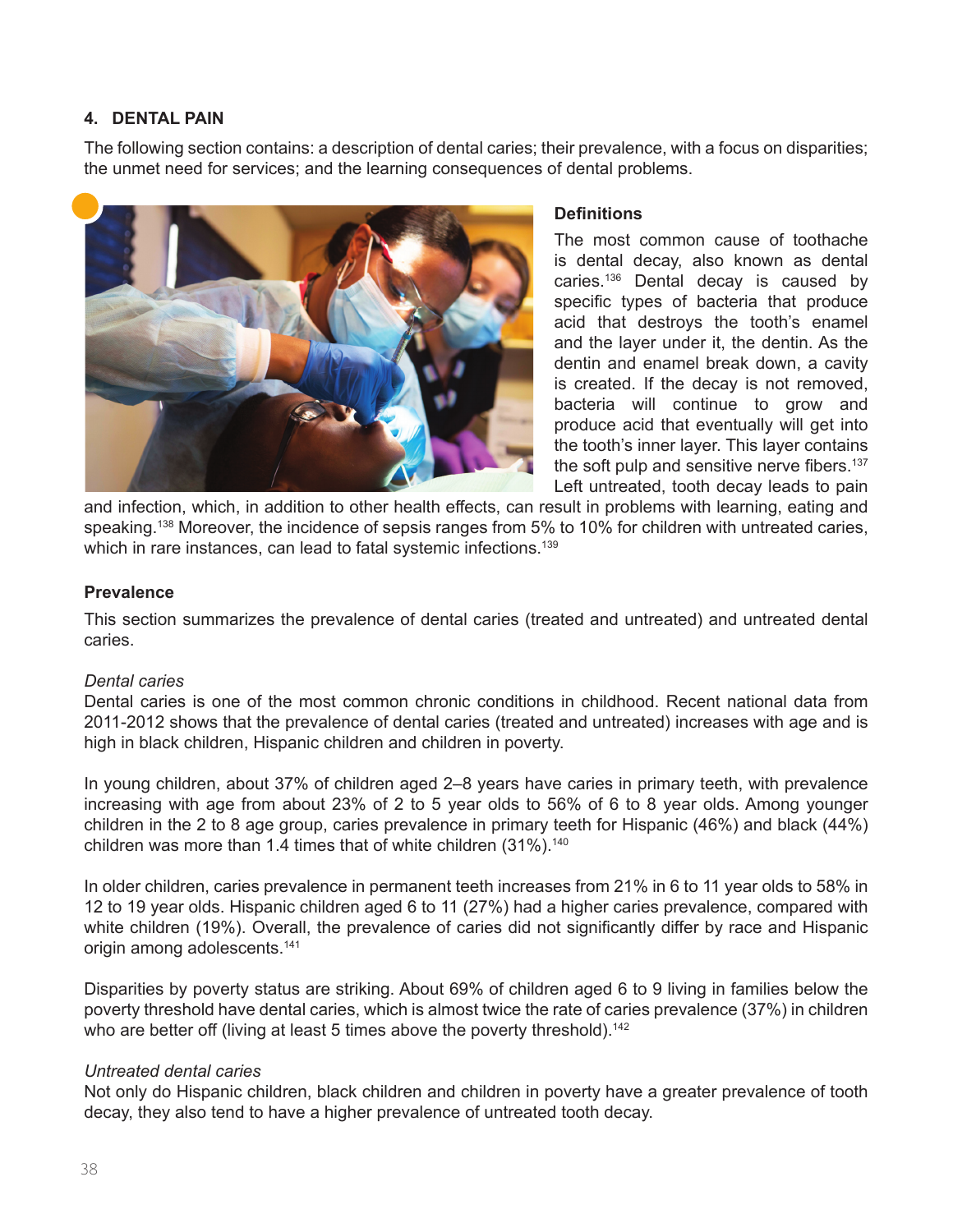In young children aged 2 to 8, based on 2011-2012 national data, about 14% of children had untreated tooth decay in primary teeth. The rates for black children (21%) and Hispanic children (19%) is about double the rate of white children (10%).<sup>143</sup>



In the 6 to 9 age group, about 22% of children had untreated caries in their permanent and primary teeth, with rates being particularly high in black children (32%), Mexican American children (29%) and children living below the poverty threshold (27%).<sup>144</sup>

Overall, 15% of adolescents aged 12 to 19 have untreated caries. While prevalence of caries (treated or untreated) did not differ significantly by race and ethnicity among adolescents, prevalence of untreated caries was significantly higher for black adolescents (21%) compared with white adolescents (13%).<sup>145</sup>

Some studies of disadvantaged communities in the US show even higher rates of untreated caries than the national rates, with the caveat that there may be differences in measurement methodology. In a study of under-privileged children in WIC centers (federally-funded Special Supplemental Nutrition Program for Women, Infants and Children), Head Start programs, and elementary and high schools serving highpoverty student populations in Los Angeles, 73% of 2 to 16 year olds had untreated dental caries.146

# **Unmet need for services**

In general, the percentage of children with untreated caries has reduced over time,<sup>147</sup> suggesting that children are getting access to treatment or restorative care. However, the prevalence of caries (treated or untreated) remains high over time.<sup>148</sup> Therefore, there is a need to ensure that children receive regular,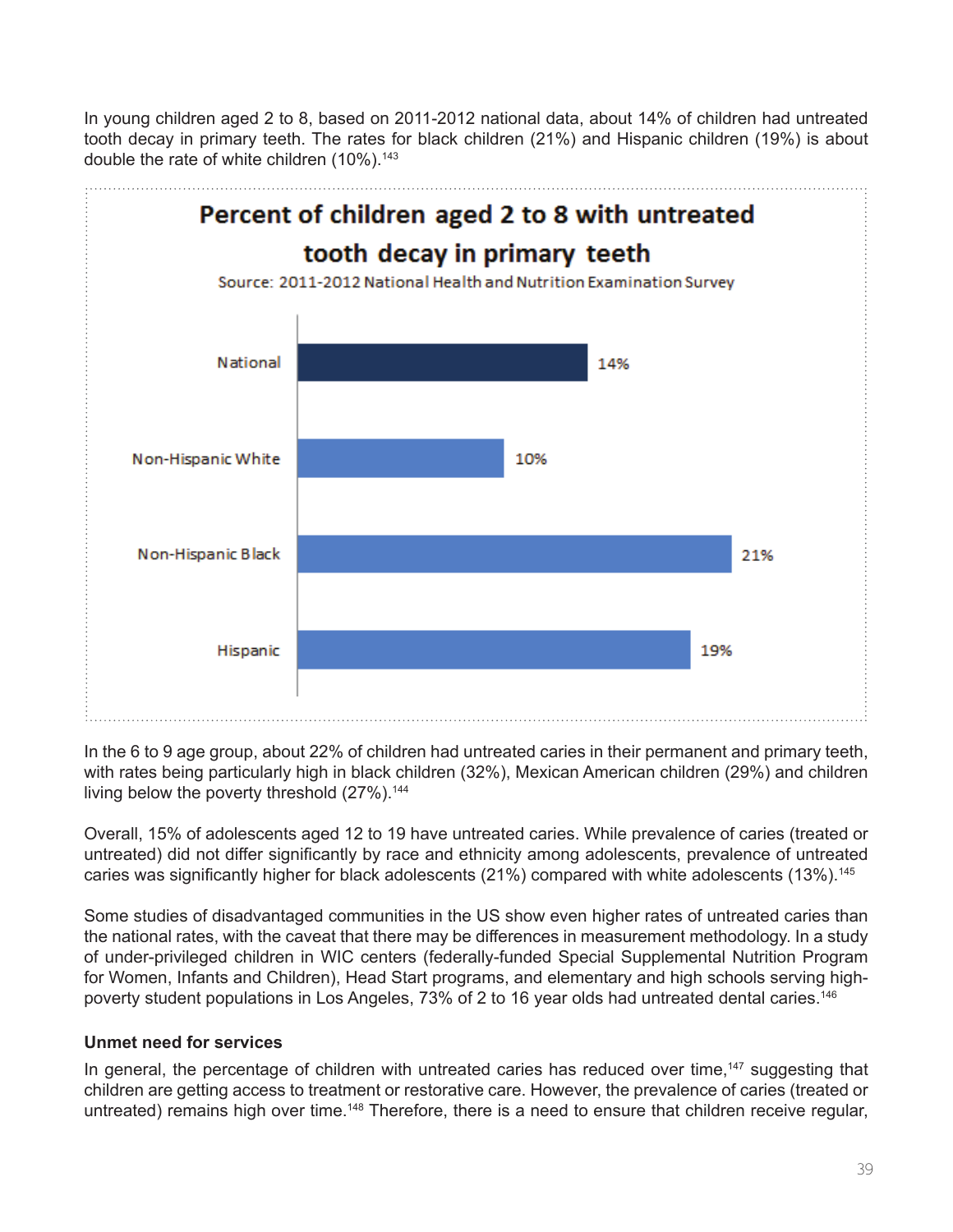preventive dental care, which is key to preventing and identifying dental decay, before it causes pain and infection and interferes with a child's ability to function. Ideally, as recommended by American Academy of Pediatric Dentistry, families should have access to a dental home by the time their child is 1 year old and a child should be seen by a dentist every 6 months. Furthermore, dental sealants and fluoride are effective in preventing and controlling tooth decay, and these measures are recommended for children at risk of tooth decay.<sup>149</sup>

To reduce children's caries: (1) More than 13 U.S. national institutes, organizations and federal agencies recommend school-based caries prevention, including sealants and fluoride varnish.<sup>150</sup> (2) Healthy People 2010 and 2020 set goals for school-based oral health education and caries prevention.151 (3) Medicaid expenditures for children's oral health care increased from \$7b to \$15b over the last 10 years.<sup>152</sup> (4) The number of U.S. dentists and hygienists both increased by more than 10%.<sup>153</sup> As a national health issue, untreated caries is identified as #19 among the Institute of Medicine's "100 Priority Topics for Comparative Effectiveness Research" and #17 on the Patient Centered Outcomes Research Institute.

Paradoxically, however, less than 40% of U.S. dentists provide sealants.<sup>154</sup> National data shows that there is a considerable gap between best practice recommendations for dental care and the actual receipt of dental care. According to 2009 data, less than half of children aged 21 years and below (44%) used dental care (for any reason, not just preventive) and only 14% received a preventive dental service (i.e., topical fluoride, sealants, or both) in the past year. Children who were significantly less likely to use dental care and receive preventive services are black (34% for dental care, 10% for preventive services), Hispanic (35% for dental care, 10% for preventive services), and come from low-income families (33% for dental care, 9% for preventive services).<sup>155</sup>

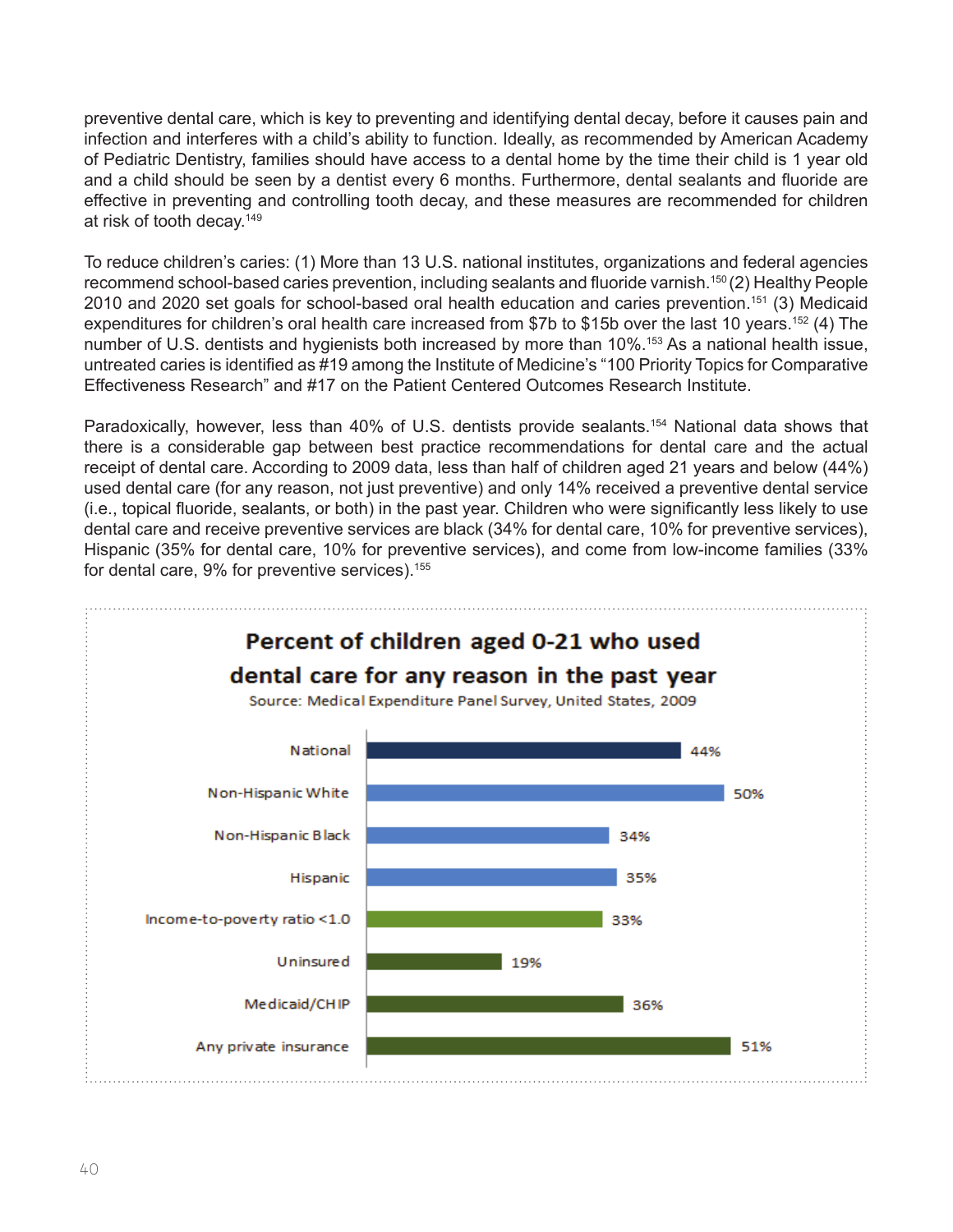

More recent 2011-2012 data also shows a shortfall in use of dental sealants. Among 6 to 11 year olds, 41% of children had at least one dental sealant on a permanent tooth, with black and Asian children (each about 31%) having a lower rate compared with white children (44%). Hispanic children (40%) had higher dental sealant prevalence compared with black children (31%).<sup>156</sup>

# **Impact on learning**

Research shows that dental problems undermine a child's ability to learn by causing missed school days, loss of sleep and inability to pay attention. Studies also find that dental problems are associated with poor school performance and adverse psychosocial outcomes. What follows is an overview of the evidence examining the link between dental problems and each of these learning consequences.

# *Missed school days/absenteeism*

Findings from several studies quantify the magnitude of missing school specifically due to dental problems in various ways: percentage of children missing school specifically due to dental problems, the number of missed school days per 100 school children and the average number of missed school days per child.

Studies show that between 4% to 7% of students miss school due to dental problems. The percentage of children missing school specifically due to dental problems ranges from 4% missing school due to dental pain or infection in a North Carolina statewide study<sup>157</sup> to 6% missing school due to dental problems in a disadvantaged student population in LA<sup>158</sup> to 7% in a California statewide survey.<sup>159</sup> In a study based in Flint, MI, dental pain kept 13% of children home from school.<sup>160</sup> While there are differences in how dental problems and absences were defined and measured across each of these studies, these estimates suggest that at least 1 to 3 students out of a typical classroom of 20 students<sup>161</sup> miss school specifically due to dental problems.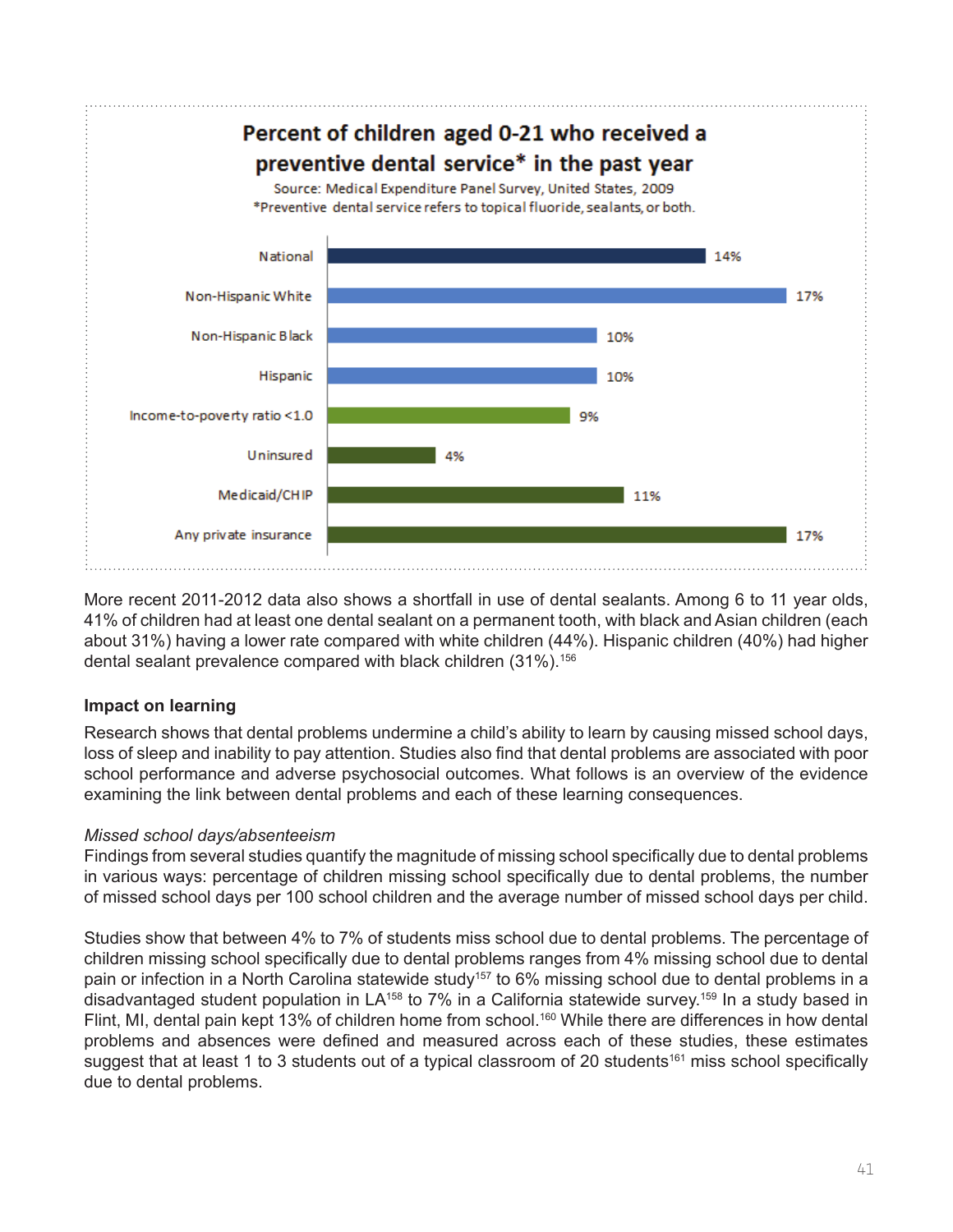Rates of missing school are higher among children with toothaches, poor access to dental care and lower oral health status. The LA study of a disadvantaged population found that students with a toothache in the past 6 months were nearly 6 times more likely to miss school compared with students who did not. Further students who needed dental care but were unable to access it were 3 times more likely to miss school days because of dental problems than were those with access to dental care.<sup>162</sup> The statewide North Carolina study similarly found a higher likelihood of absences caused by dental pain or infection among uninsured children and publicly insured children (versus privately insured) and children who had lower oral health status (versus those with very good or excellent oral health status).<sup>163</sup>

In terms of number of school days missed, the statewide California study finds that for those who missed school due to a dental problem, 40% missed 2 or more days. Moreover, certain groups tend to miss 2 or more days: children who cannot afford needed dental care (73%) versus children who can afford needed dental care (36%); children without dental insurance (59%) versus children with private dental insurance (33%); children below the Federal Poverty Level (53%) versus children with family incomes at least 3 times the Federal Poverty Level (30%); and Limited English-proficient speakers (52%) versus Native or fluent English speakers (30%).<sup>164</sup> Another study provides a frequently quoted albeit more than 25 year old national statistic of 117 hours per 100 school children (also expressed as 51 million school hours missed).<sup>165</sup> A more reliable, conservative estimate from the recent 2011 study of a disadvantaged population in LA is 58 school hours missed each year per 100 elementary school-aged children and 80 school hours missed each year per 100 high school-aged children.<sup>166</sup> The key point here is that many hours lost due to dental problems can be prevented by routine, preventive dental care.

## *Poor school performance*

Three large observational cross-sectional studies found a statistically significant association between poor dental health and poor school performance. While these studies cannot establish a cause and effect relationship, they provide strong evidence of a statistically significant association, and intuitively and quantitatively support the findings discussed in the previous section.167

One of the more comprehensive studies, using data from the 2007 National Survey of Children's Health, applies models that adjust for demographic, socioeconomic, health variables that may be related to dental health and the study outcomes of school performance and psychosocial well-being.<sup>168</sup> This study also accounted for differences in dental care availability and quality and children's dental health between states. The study found that children with dental problems are significantly more likely to have problems at school and are less likely to do all the required homework.

The statewide North Carolina study controls for child's gender, race, Hispanic ethnicity, grade in school, highest level of education achieved in the household, and health insurance coverage.<sup>169</sup> The study finds that children with lower oral health status were more likely to perform poorly in school, and this association was independent of absence related to dental pain. The study also finds that school absences caused by dental pain or infection were significantly related to poor school performance whereas school absences for routine dental care were not. The authors state that their findings suggest that a child with poor oral health is more likely to have pain or infection that not only puts them at risk of missing school but also undermines their ability to perform while at school or at home.

The LA study of a disadvantaged student population, which adjusts for type of school, gender and race/ ethnicity, finds that high school students with toothaches in the past 6 months were almost 4 times more likely to have a GPA lower than the median of 2.8 compared with students without it.<sup>170</sup>